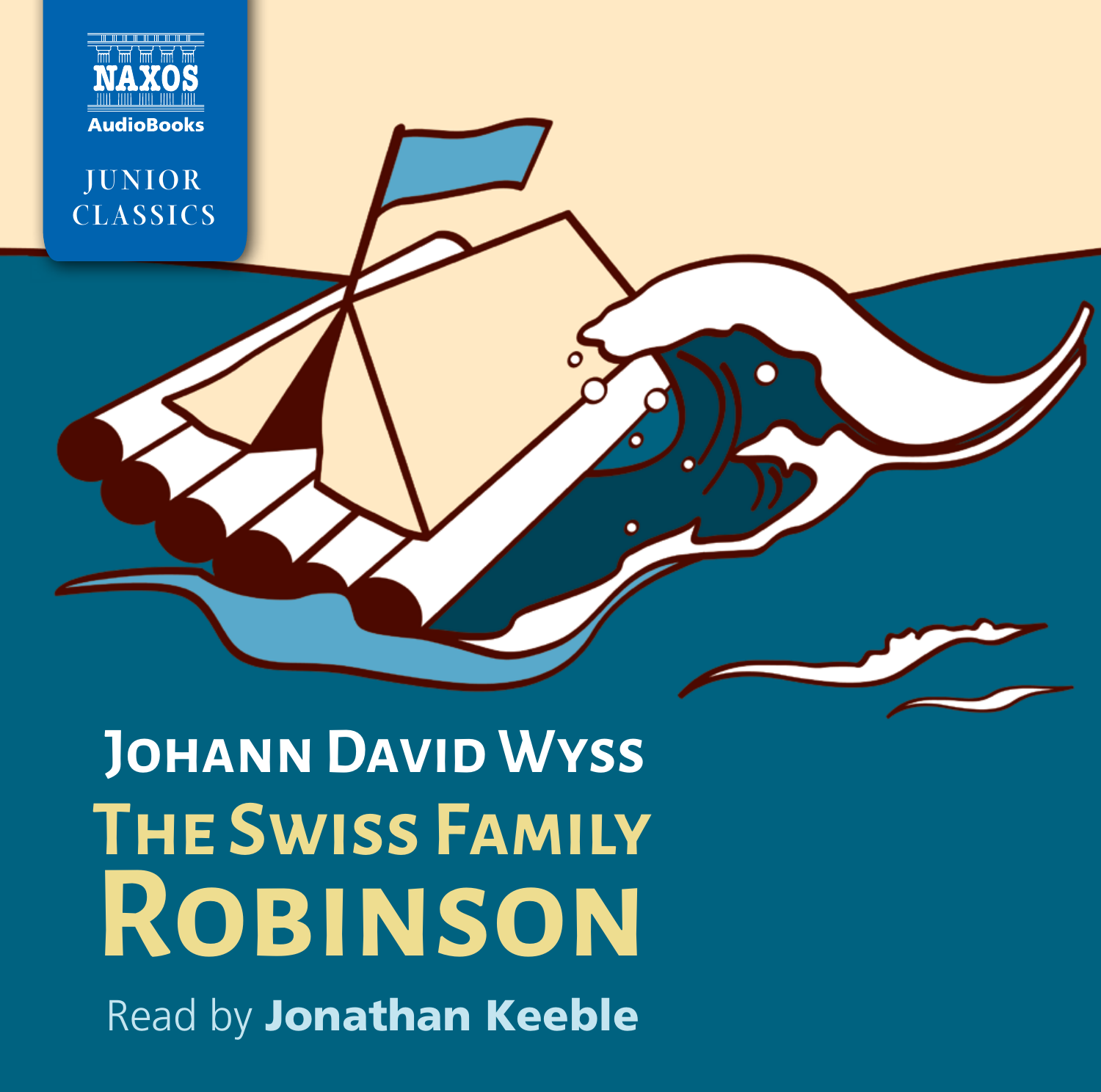$\begin{array}{|c|c|c|c|}\n\hline\n\hline\n\end{array}$  = Downloads (M4B chapters or MP3 files)  $\begin{array}{|c|c|}\n\hline\n\end{array}$  = CDs (disc–track)

| 1              | $1 - 1$ |
|----------------|---------|
| $\overline{2}$ | $1 - 2$ |
| 3              | $1-3$   |
| $\overline{a}$ | $1 - 4$ |
| 5              | $1-5$   |
| 6              | $1 - 6$ |
| 7              | $1 - 7$ |
| 8              | $1 - 8$ |
| 9              | $1 - 9$ |

|       |                                                         | 10:32                                                                                                                                                                                                                                                                                                                                                                                                                              |
|-------|---------------------------------------------------------|------------------------------------------------------------------------------------------------------------------------------------------------------------------------------------------------------------------------------------------------------------------------------------------------------------------------------------------------------------------------------------------------------------------------------------|
|       |                                                         | 10:42                                                                                                                                                                                                                                                                                                                                                                                                                              |
|       |                                                         | 9:31                                                                                                                                                                                                                                                                                                                                                                                                                               |
|       |                                                         | 9:00                                                                                                                                                                                                                                                                                                                                                                                                                               |
|       |                                                         | 7:52                                                                                                                                                                                                                                                                                                                                                                                                                               |
|       |                                                         | 10:27                                                                                                                                                                                                                                                                                                                                                                                                                              |
|       | Beneath the shelter of our tent                         | 6:22                                                                                                                                                                                                                                                                                                                                                                                                                               |
| $1-8$ | Next morning, the greatest activity instantly prevailed | 6:34                                                                                                                                                                                                                                                                                                                                                                                                                               |
| $1-9$ | When dinner was over, I prepared our night quarters.    | 7:32                                                                                                                                                                                                                                                                                                                                                                                                                               |
|       | $7 \t1.7$                                               | <b>The Swiss Family Robinson</b><br>$\frac{1}{2}$ 1.2 All being ready, we cast off, and moved away<br>$\frac{3}{1}$ $\frac{1}{3}$ The voice of our vigilant cock roused me<br>$\frac{4}{10}$ $\left[ \frac{14}{4} \right]$ After this delicious meal, Fritz having resumed<br>$\frac{5}{10}$ $\frac{1}{5}$ We did not, however, long enjoy this repose<br>$6 \mid 1.6 \mid$<br>We resigned ourselves to sleeping in our small boat |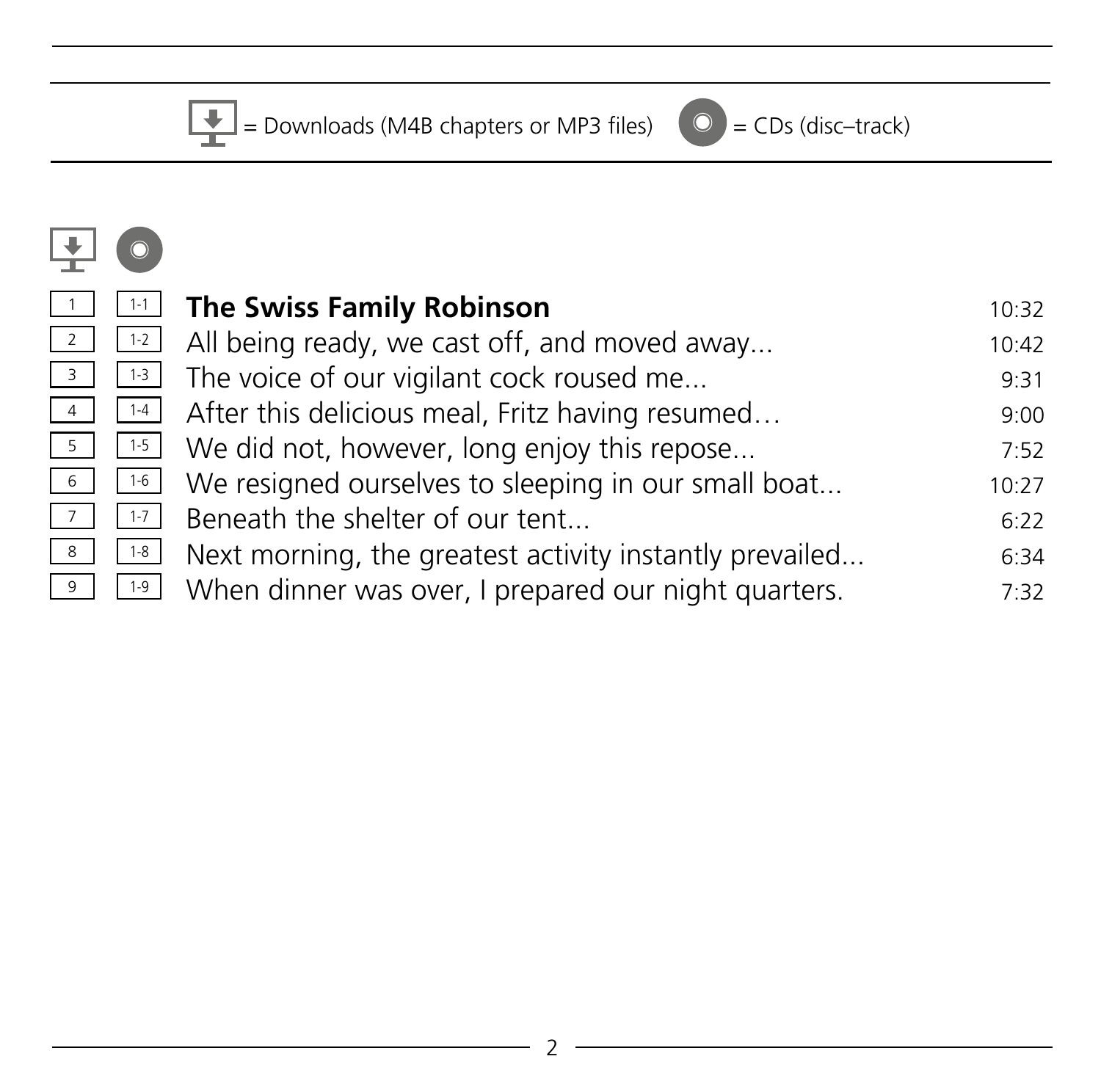| 10 | $2 - 1$ | Next morning the children sprang about the tree      | 9:23  |
|----|---------|------------------------------------------------------|-------|
| 11 | $2 - 2$ | Next morning, Fritz prepared everything in readiness | 9:22  |
| 12 | $2-3$   | Next morning my thoughts began to revert             | 9:19  |
| 13 | $2 - 4$ | By sunrise we were all astir                         | 12:51 |
| 14 | $2 - 5$ | Six weeks slipped away while we were thus            | 9:26  |
| 15 | $2 - 6$ | As we repassed the rocky bed of a stream             | 6:16  |
| 16 | $2 - 7$ | One morning, we were suddenly alarmed by hearing     | 7:31  |
| 17 | $2 - 8$ | Week after week rolled by.                           | 8:29  |
| 18 | $2 - 9$ | We made preparations for an excursion                | 5:43  |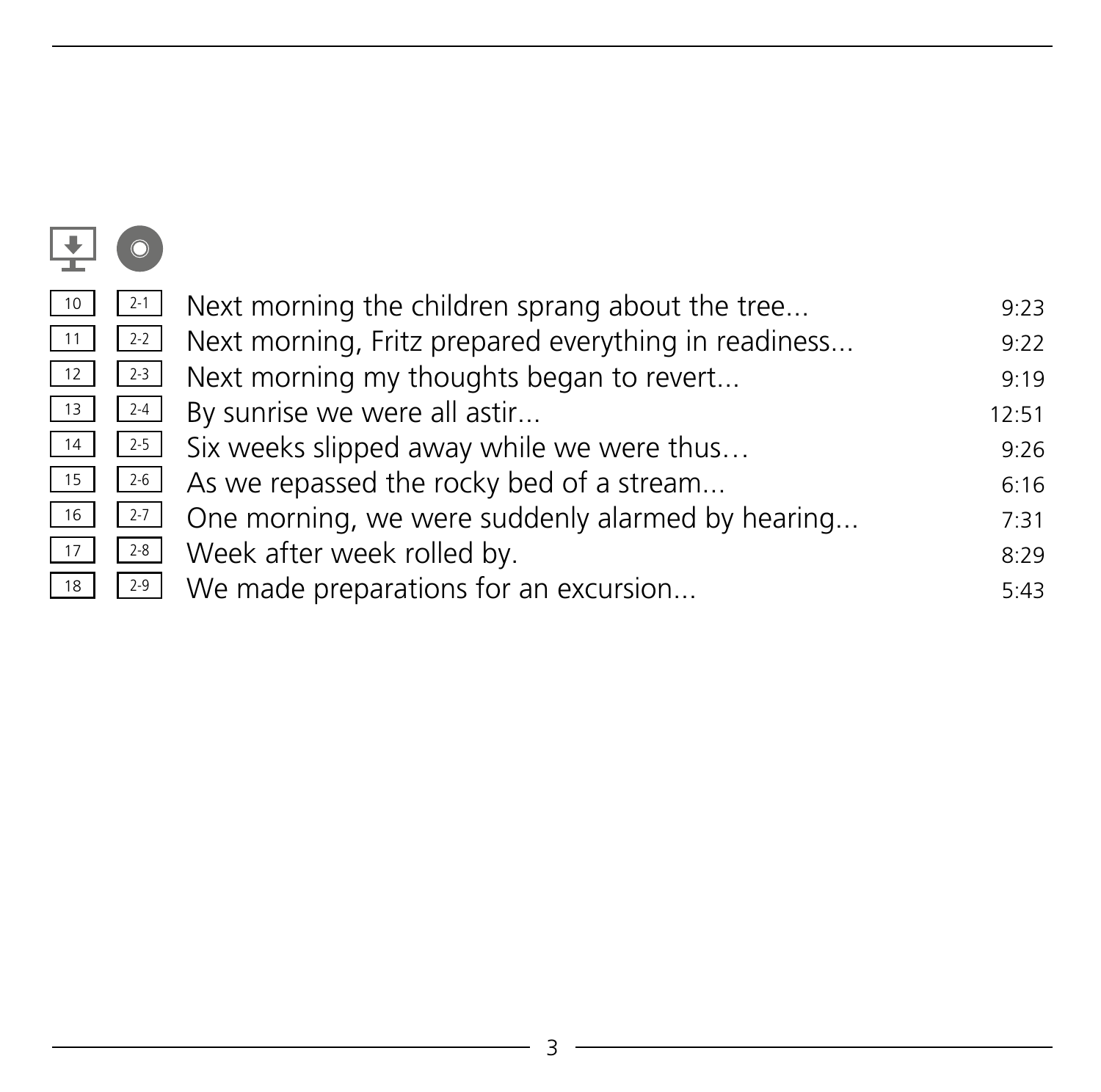| 19 | $3-1$   | We proceeded to test the climbing powers            | 8:18  |
|----|---------|-----------------------------------------------------|-------|
| 20 | $3-2$   | I was seated with my wife and Fritz                 | 5:08  |
| 21 | $3-3$   | Out of this painful state we were at last delivered | 8:23  |
| 22 | $3-4$   | There remained much anxiety in my mind              | 8:47  |
| 23 | $3-5$   | All was ready for a start at an early hour          | 10:01 |
| 24 | $3 - 6$ | I awoke at dawn                                     | 6:59  |
| 25 | $3-7$   | I wished to make yet another excursion              | 6:26  |
| 26 | $3-8$   | Next morning early we examined our farmyard         | 6:58  |
| 27 | $3-9$   | Scarcely had I completed my pottery                 | 10:46 |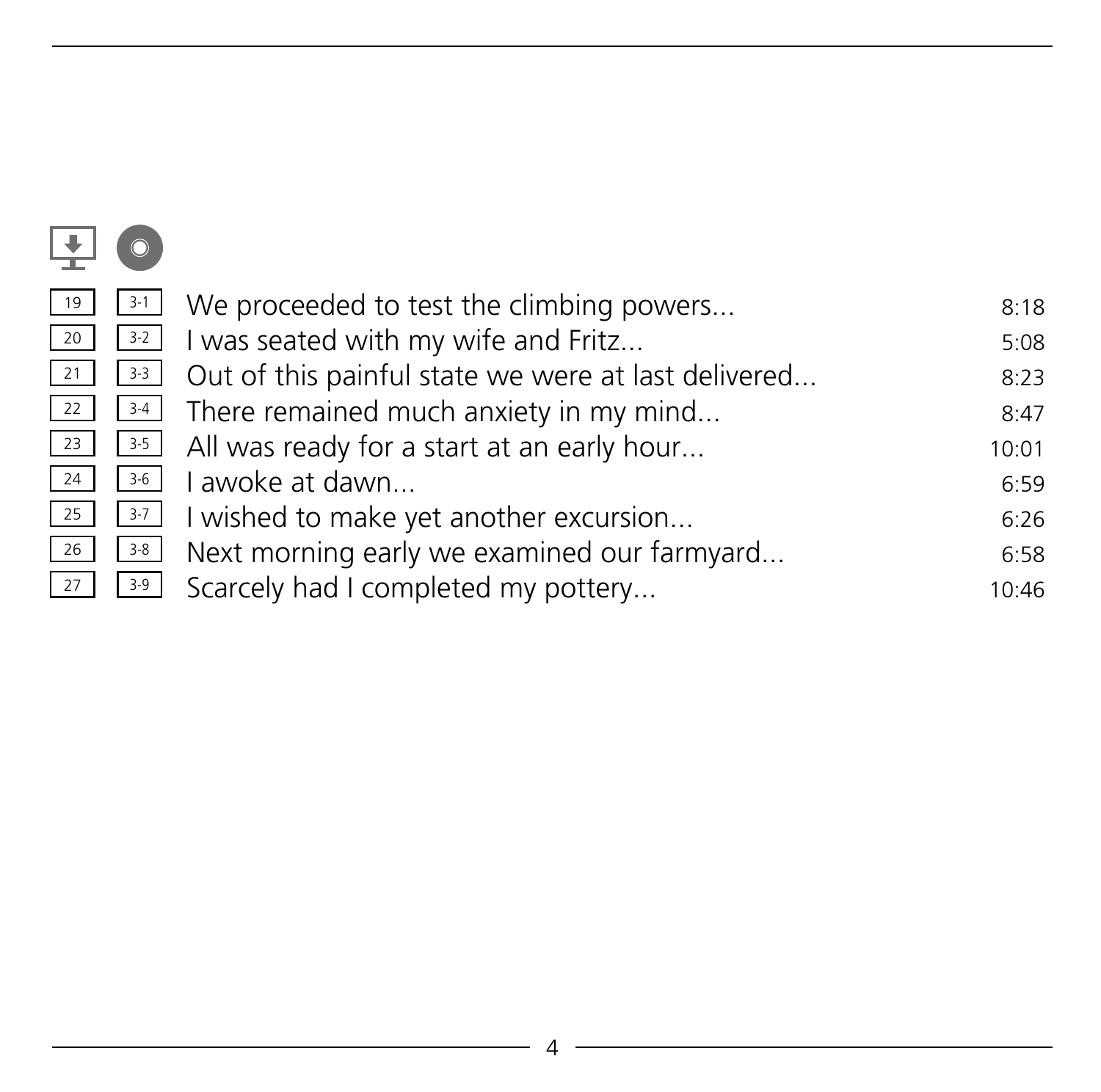| 28 | 4.1               | Year followed year                                              | 10:37 |
|----|-------------------|-----------------------------------------------------------------|-------|
| 29 |                   | $\lfloor 42 \rfloor$ Here ended the narrative; but next morning | 10:08 |
| 30 | $\vert 4-3 \vert$ | Late in the evening we desisted from our labours                | 7:45  |
| 31 | $4-4$             | Five days passed, but Fritz still remained absent.              | 9:21  |
| 32 | $4-5$             | When she was gone, and silence had been restored                | 8:53  |
| 33 | $4-6$             | Next morning as we assembled for breakfast                      | 8:22  |
| 34 | $4-7$             | The rest of the day was occupied in making                      | 12:49 |

### **Total time: 4:56:52**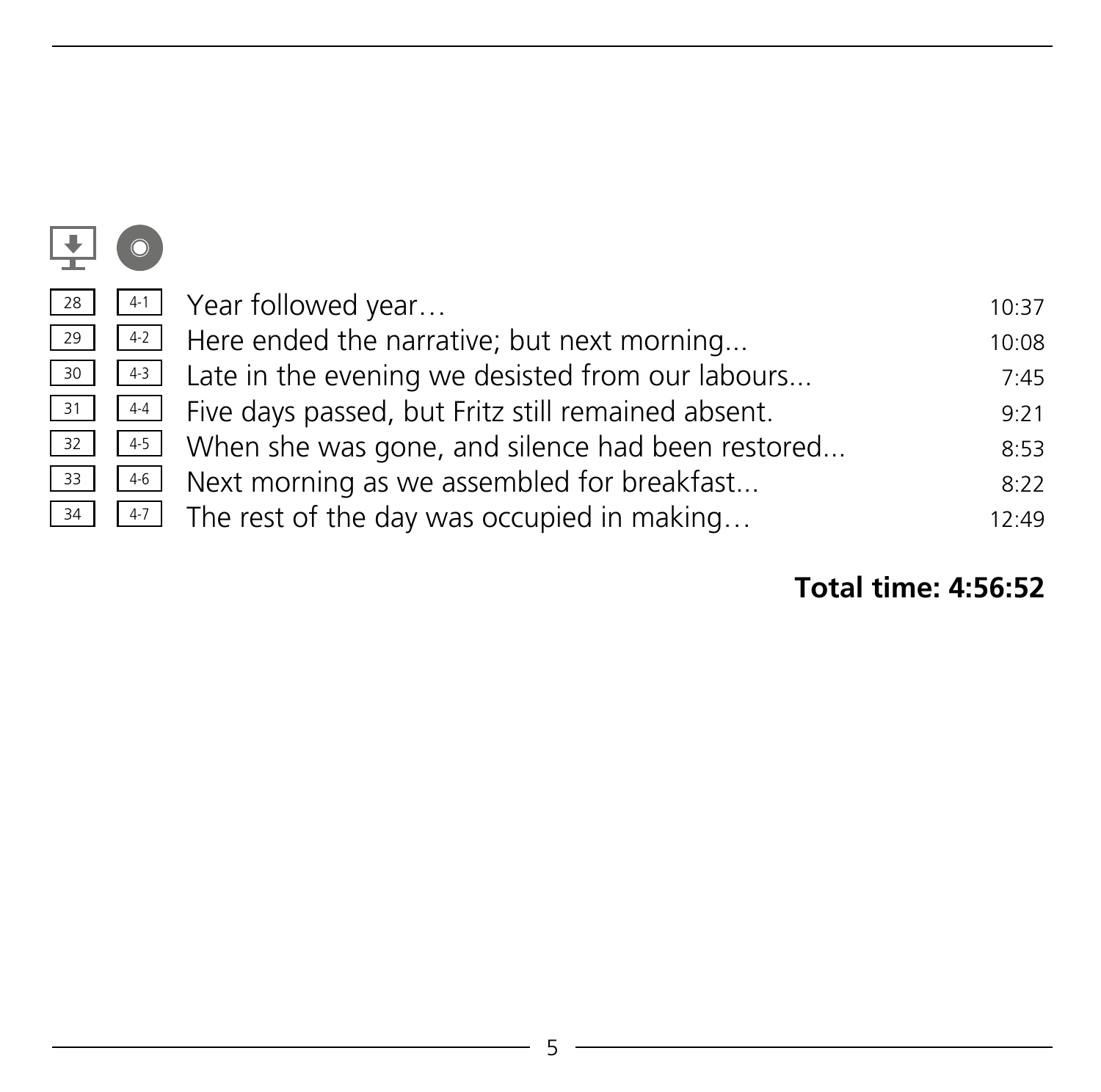# **The Swiss Family Robinson Johann David Wyss**

An epic tale of adventure and survival, *The Swiss Family Robinson* has been a bestseller ever since it was published in 1812, just over 200 years ago. Written by Swiss pastor Johann David Wyss (1743–1818), it begins with a shipwreck. A boat carrying a family of settlers to a distant colony is driven onto a reef just off an uncharted tropical island. The sailors desert the ship in lifeboats, leaving the Swiss family on board. They weather the storm, build a makeshift raft of empty casks and head for the island. Handily, the ship is packed with food, tools, weapons and everything they need for survival. Once on dry land, they set about exploring their new surroundings. Using their wits, ingenuity and ship's stores, they build a new life together and make many amazing discoveries…

The family in the novel is made up of a father, a Swiss priest (like the author), his wife and their four sons: Fritz, Ernest, Jack and Franz, aged between eight and fifteen. The family's name is not Robinson. The book title refers to *Robinson Crusoe*, an adventure story by English writer Daniel Defoe, which was published in 1719, nearly a century before. Defoe's novel tells how a lone sailor survives after being shipwrecked on a desert island. This exciting tale went on to inspire plays, poetry and novels, including *The Swiss Family Robinson,* which was written especially for children.

Like the father in the story, Pastor Wyss had four sons. The book started as a bedtime story for his own boys. The father in the novel keeps a journal of the family's adventures on the island

6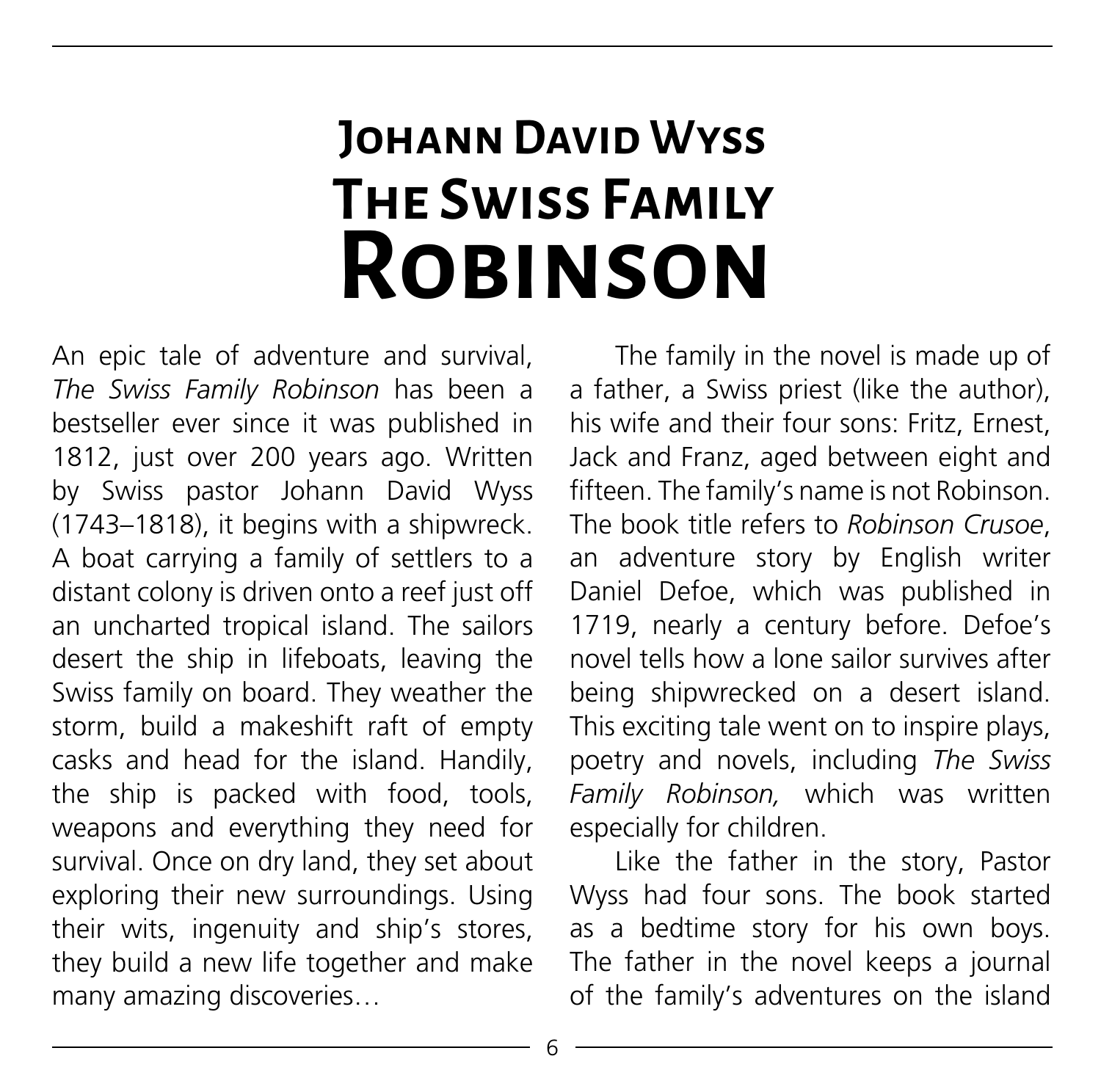'for the instruction and amusement of my children, but it is very possible that it may be useful to other young people'.

The book's aim is to teach young people about nature, survival, selfreliance and co-operation. The father has a vision for his sons: 'I want to see my sons strong, both morally and physically. That means… brave to do what is good and right, and to hate evil, and strong to work, hunt and provide for themselves and others, and to fight if necessary.' The story also has a strong Christian message. The island turns out to be stocked with hundreds of useful plants and animals, handily provided by God or Providence for the family's convenience.

*The Swiss Family Robinson* was published in 1812, just four years before the author's death. It was edited by his eldest son, Johann Rudolf Wyss, and illustrated by another son, Johann Emmanuel. It proved instantly popular, and was translated from the original German into French, English and other European languages within just a few years. The French translator, Baroness Isabelle de Montolieu, added a number

of later episodes and also changed the ending. Her additions became part of most versions of the novel, including this audiobook.

So why has *The Swiss Family Robinson*  proved so popular? Its main appeal is as a classic adventure story, which has fired the imagination of readers for over two centuries. Most of us have wondered how we would survive if we found ourselves stranded on a desert island. This book explains a lot about how to do it! The story moves at a fast pace, as the family encounters all sorts of ferocious beasts and other dangers. We marvel as they use their wits, knowledge and ingenuity to tame wild beasts and solve all kinds of problems. They make many homes on the island, including a tree-house and a magical cave.

In the early 19th century, a number of books written especially for young people informed them about nature and stressed the importance of hard work, obedience and consideration for others. But most were dry and boring, and not exciting adventure stories like *The Swiss Family Robinson.* Since it was written the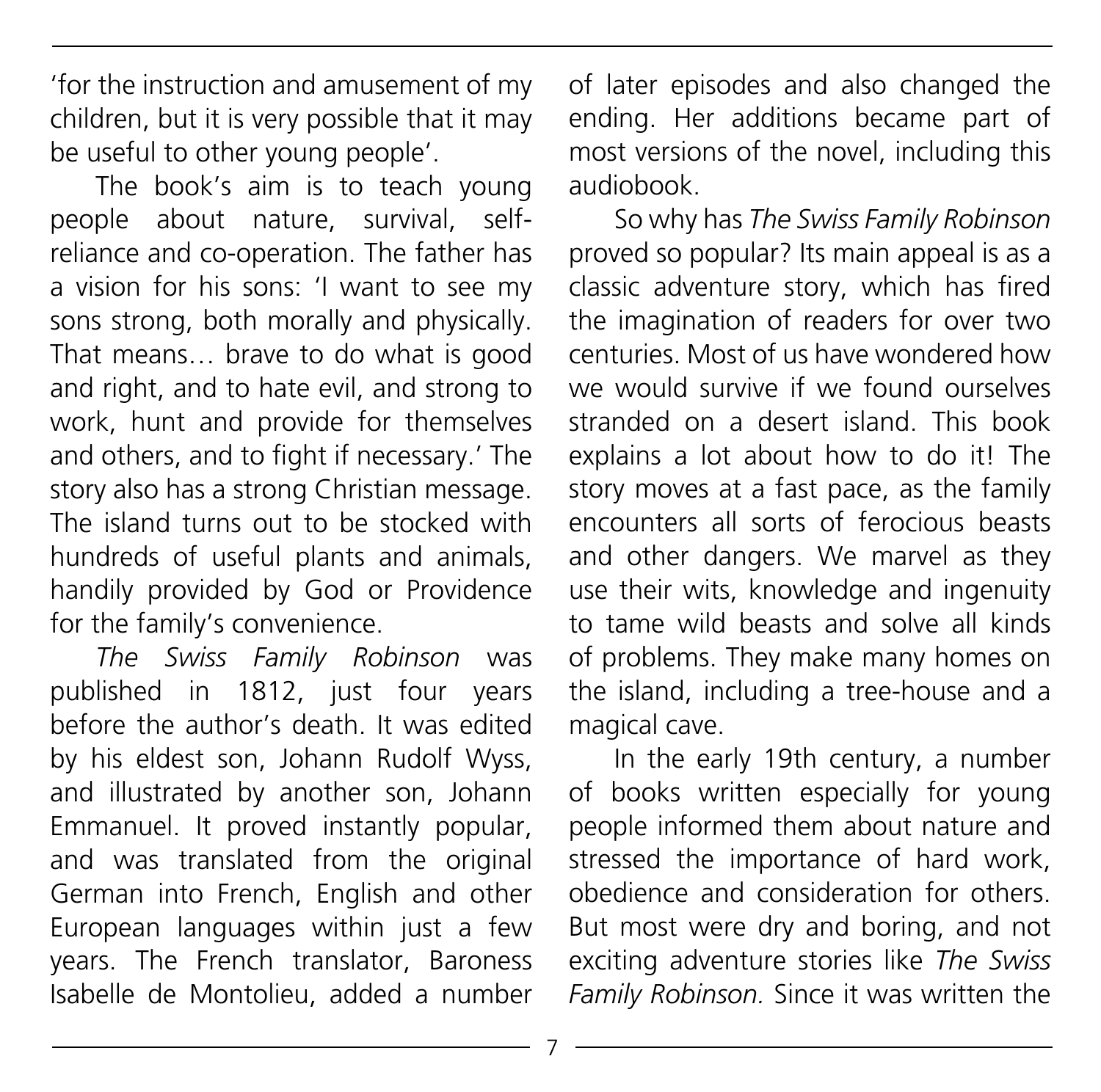book has inspired many 'spin-offs' such as books, TV programmes and films. A Walt Disney film released in 1960 was especially popular and introduced a new generation of readers to the book.

Modern readers may find certain aspects of the story unappealing or hard to swallow. For example, the island seems almost *too* perfect. Incredibly, it is stocked with animals from different habitats all over the world, such as bears, kangaroos, lions, walruses, ostriches and flamingos. All of these could not possibly be found on one small island. Similarly, the island is a treasure trove of the world's most useful plants, such as rice, manioc, tea, bamboo, flax and cotton. We are told that new plants sprout and flourish all year round without being tended. Some readers may find all this a bit too convenient, while certain episodes may also strike us as unlikely.

As for the island's human inhabitants, the father may also be a bit too perfect for our modern tastes. The story is told exclusively from his point of view, and he is always right about everything, having enough knowledge of the world's plants, animals, minerals, science and technology to fill an encyclopedia. As you listen, you might like to think about how the story would be told by one of the sons, or the mother. Some readers may be disappointed that the family has no daughters to share the adventure, or be irritated by the role given to the mother. An expert cook and seamstress, she is mainly confined to camp where she looks after the youngest child, Franz. If she disagrees with her husband, events almost always prove him right. In these conservation-conscious times, some readers may also feel there is too much emphasis on shooting animals! However, these aspects of the book reflect attitudes of the time.

Right from when it was first published, many readers also seem to have felt unsatisfied by the original ending. In this, the family survives on the island for two years before a ship arrives. The captain receives the father's journal which is later published, but then a storm drives the ship away. The family continues living happily on the island. In the French translation published a few years later,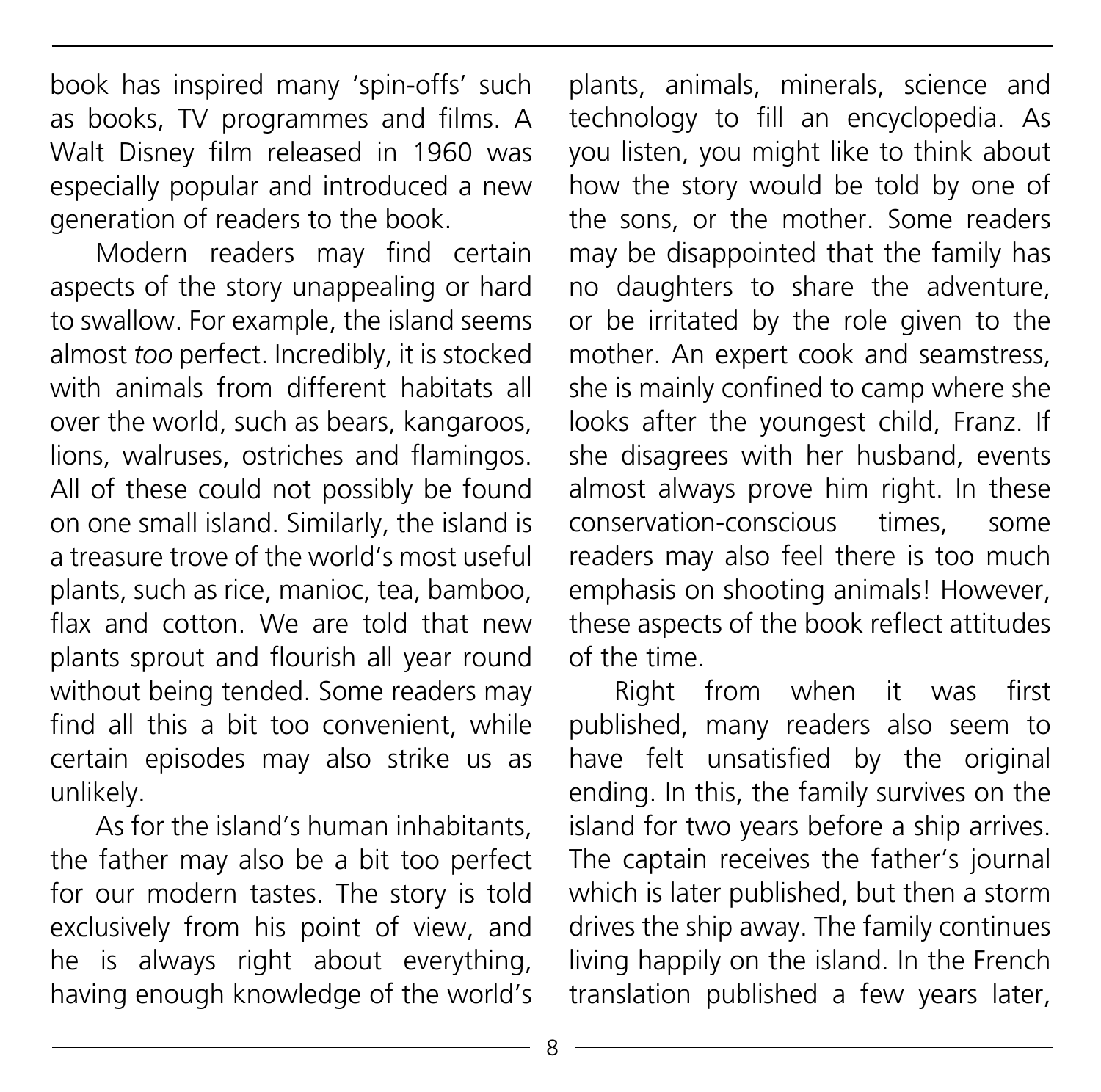translator Isabelle de Montolieu added some chapters, including encounters with a giant snake and lions, and a new ending: after ten years on the island, the sons have all grown up when another survivor joins them, this time a lively female character who helps to correct the gender imbalance on the island. These additions were allowed to stand and became part of most versions of the book, including the one narrated here.

#### **Notes by Jen Green**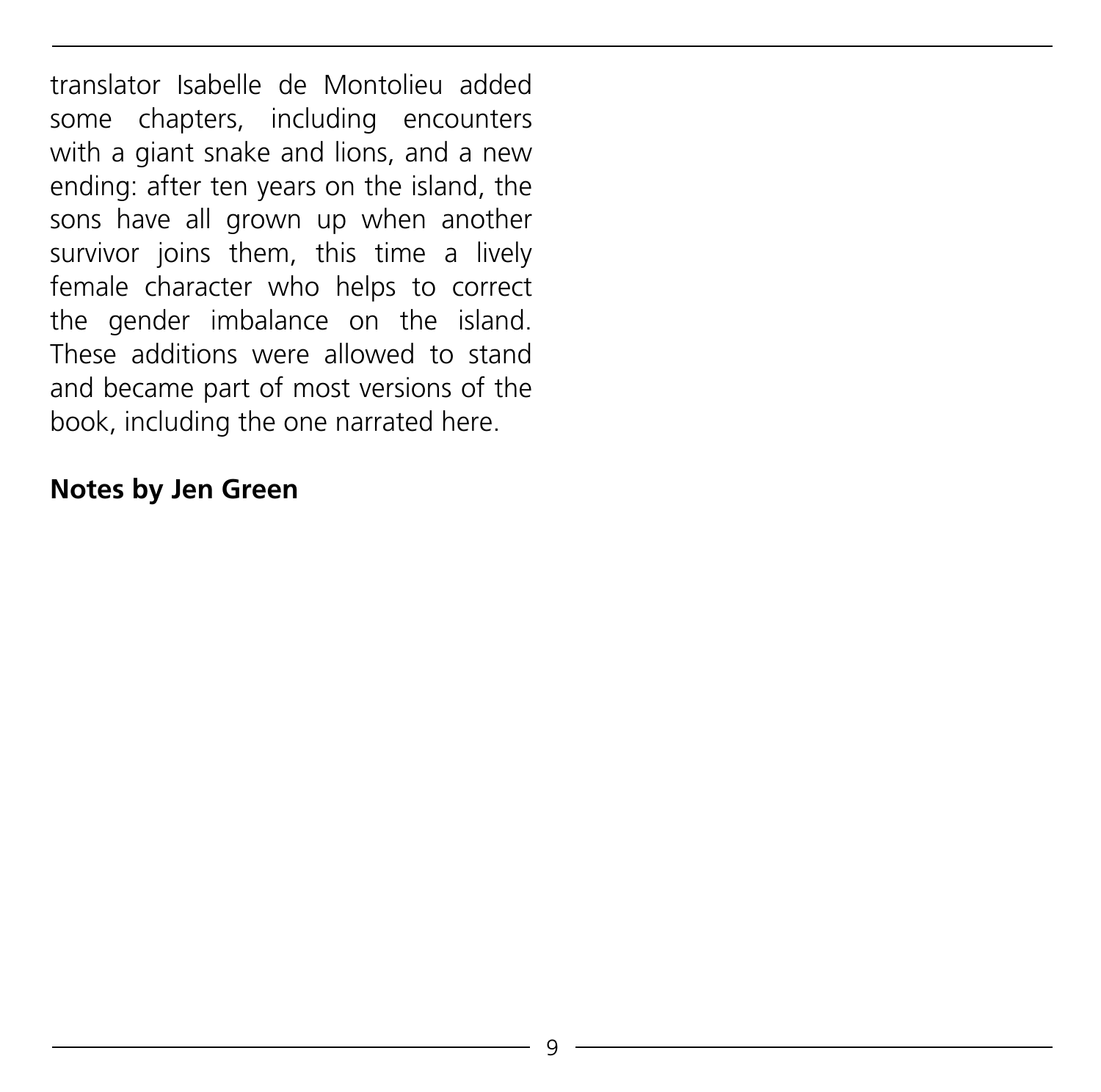

**Jonathan Keeble** combines his audio work with a busy theatre and TV career. He has featured in over 500 radio plays for the BBC, from Shakespeare to Sherlock Holmes. He also played the evil Owen in *The Archers*. His voice work ranges from the audio guide for the Sistine Chapel to voicing the Angel of Death in the film *Hellboy 2*. An awardwinning reader, Jonathan has recorded over 100 audiobooks.

#### **The music on this recording was taken from the NAXOS catalogue**

**BEETHOVEN** OVERTURES, VOLUME 1 8.550072 Slovak Philharmonic Orchestra; Stephen Gunzenhauser, conductor

**BEETHOVEN** OVERTURES, VOLUME 2 8.553431 Nicolaus Esterházy Sinfonia; Béla Drahos, conductor

**Music programming by Sarah Butcher**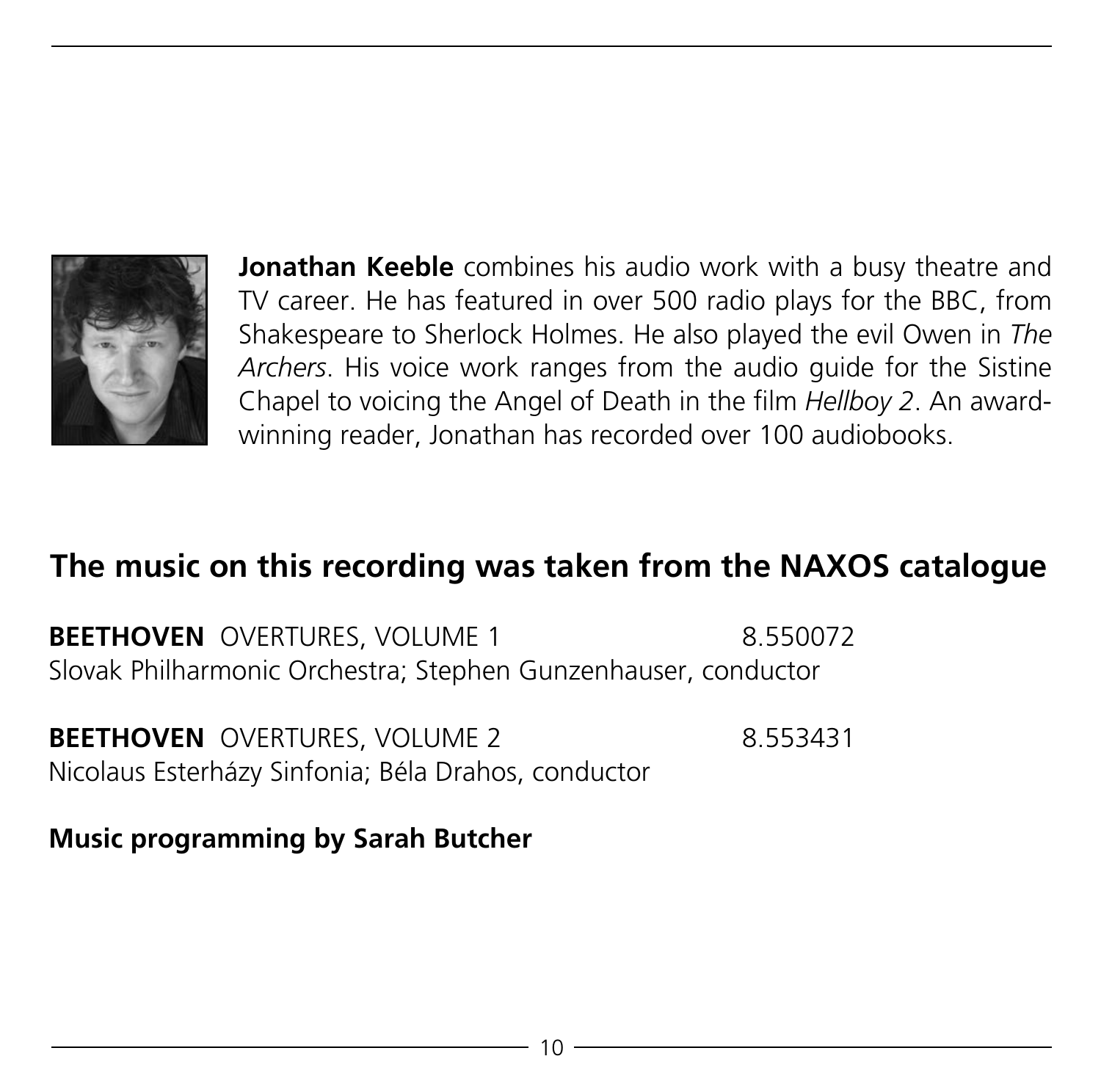#### **Credits**

Abridged by Katrin Williams Produced by John Foley Edited and mastered by Sarah Butcher Recorded at Motivation Sound Studios, London Executive Producer: Genevieve Helsby p 2016 Naxos AudioBooks. Artwork c 2016 Naxos AudioBooks

ALL RIGHTS RESERVED. UNAUTHORISED PUBLIC PERFORMANCE, BROADCASTING AND COPYING OF THESE COMPACT DISCS PROHIBITED

Booklet and cover design: Hannah Whale, Fruition – Creative Concepts, using images from Shutterstock

CD catalogue no.: NA0224 Digital catalogue no.: NA0224 CD ISBN: 978-1-84379-946-7 Digital ISBN: 978-1-84379-947-4